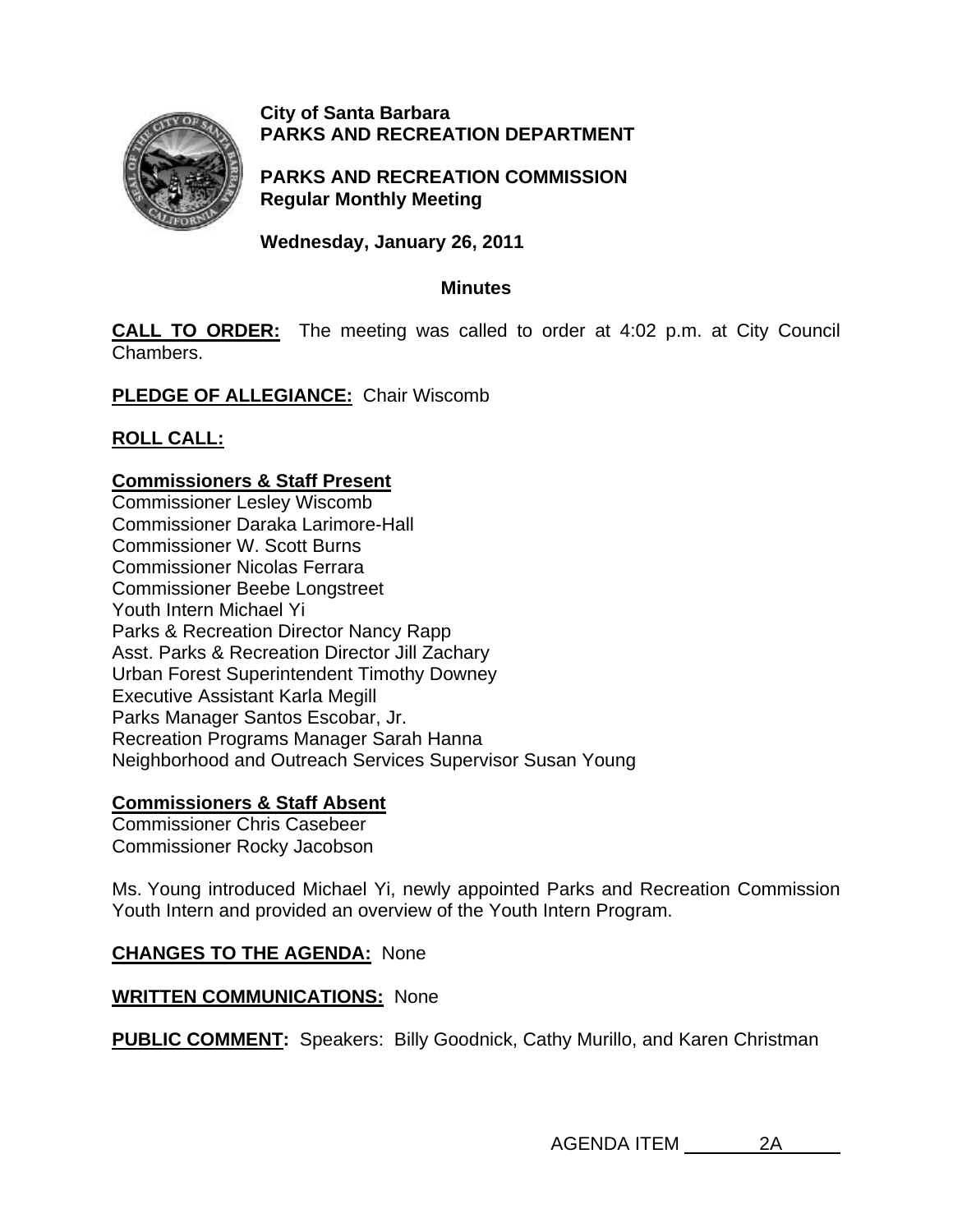Chair Wiscomb suggested it is appropriate for the Commission to consider the issue of maintenance and new projects by the Parks and Recreation Department, and, possibly some Integrated Pest Management recommended changes that might go forward to City Council as part of maintenance.

Commissioner Longstreet suggested the items could be addressed during the budget process.

Commissioners Ferrara concurred with Chair Wiscomb and Commissioner Longstreet stating the importance of maintenance of the parks.

Commissioner Burns concurred and suggested it be addressed by some sort of blue ribbon committee.

Commissioner Larimore-Hall suggested the Commission not wait until they address the budget to discuss some of the items. He stressed the Commission should not discuss the items without keeping the budgetary issues in mind, particularly because of the public nature of the issue; he said to totally separate the issues would be irresponsible. Commissioner Larimore-Hall said, however, at the same time there are citizen engaged discussions, proposals, etc., that are not only budget issues that he would be happy to see on the agenda next month and, further, to have the opportunity to respond to some of the things said in public comment.

Chair Wiscomb commented that the February meeting agenda is full and suggested the Commission talk about the items closer to the budget, but before the budget as a separate item.

Ms. Rapp said staff will evaluate workload and what would be involved in bringing a report back to the Commission. She said the February agenda is full, but staff will look at bringing a report back to the Commission in March.

Chair Wiscomb commented that Ms. Christman brought up smoothing out some of the administrative policies regarding the tree ordinances.

Ms. Rapp said staff would review them, but administrative policies would not be approved by the Commission.

### **COMMUNITY SERVICE RECOGNITION:**

1.Recognition of Dave Everett for his volunteer service to the Front Country Trails Program

Recommendation: That the Commission recognize Dave Everett for his volunteer service to the Front Country Trails Program.

Documents: - Staff Report Speakers: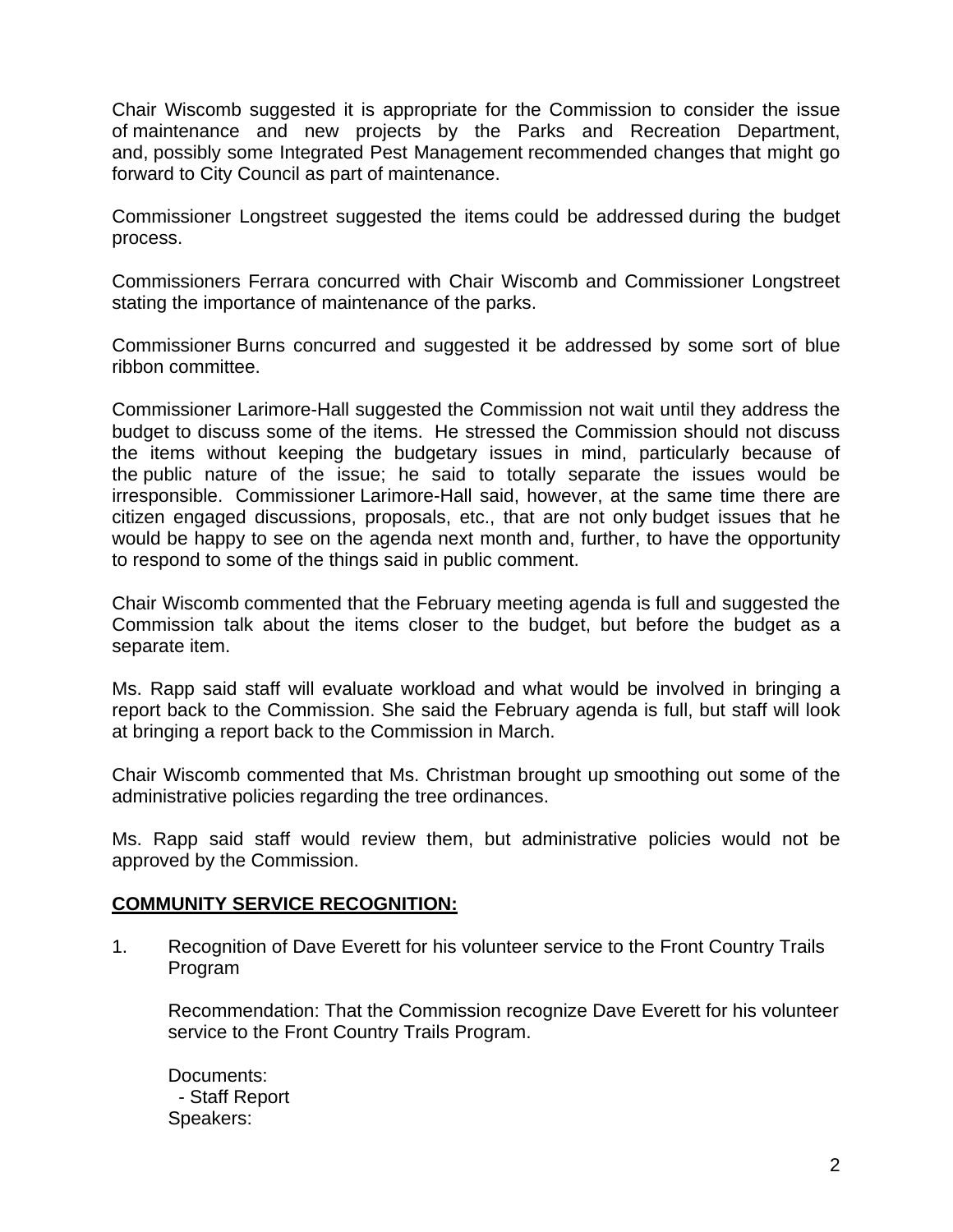- Staff: Jill Zachary, Assistant Parks and Recreation Director
- Members of the Public: Dave Everett

The Commission presented Mr. Everett with a Community Service Certificate in recognition of his volunteer service to the Front Country Trails Program.

### **COMMISSIONER COMMITTEE ASSIGNMENT REPORTS:**

Commissioner Ferrara reported that the Integrated Pest Management Advisory has not met; therefore, he has nothing to report.

Commissioner Burns reported on the activities of the Front Country Trails Multi-Jurisdictional Task Force and the Parks and Recreation Community (PARC) Foundation.

Chair Wiscomb reported on the activities of the Street Tree Advisory Committee. She further reported on the Golf Advisory Committee. Chair Wiscomb reported on the rose pruning event.

### **COMMISSION AND STAFF COMMUNICATIONS:**

Ms. Rapp reported that there are 31 applicants to the Neighborhood Advisory Council, and interviews will be conducted on February 3rd and 8th, with appointments being made in March. She further stated that staff will ask the Commission to appoint up to two liaisons to that Committee at the February meeting.

**YOUTH COUNCIL REPORT:** Youth Intern Yi provided this report.

# **CONSENT CALENDAR:**

2. Approval of Minutes - For Action

Recommendation: That the Commission waive the reading and approve the minutes of the regular meeting of December 15, 2010.

**Commissioner Nicolas Ferrara moved, seconded by Commissioner Beebe Longstreet, and passed 5/0 to waive the reading and approve the minutes of the regular meeting of December 15, 2010.**

### **STREET TREE ADVISORY COMMITTEE ITEMS:**

1. Street Tree Advisory Committee Recommendations – For Action

Recommendation: That the Commission:

A. Deny the following Setback Tree removal requests.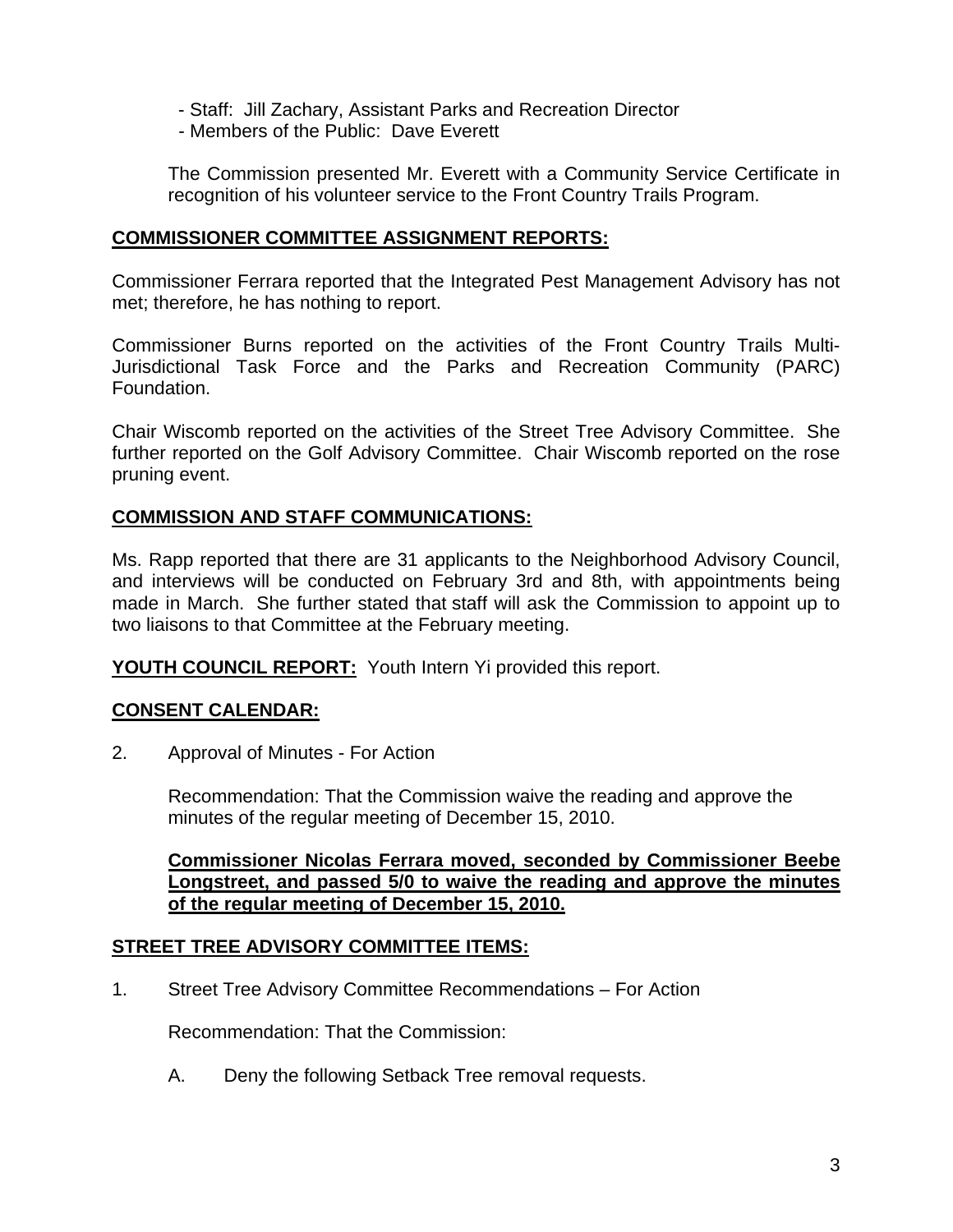Documents:

- Staff Report
- Staff PowerPoint

Speakers:

- Staff: Jill Zachary, Assistant Parks and Recreation Director; Tim Downey, Urban Forest Superintendent.
	- 1. 320 Cooper Rd. Quercus agrifolia, Coast Live Oak Peter **Hornemann**

Mr. Downey briefed that the applicant's reasons for removal are that the tree roots are damaging the retaining wall; the removal of the tree would benefit an adjacent tree on the property; and he has already had to make repairs to utility lines that run under the tree trunk. Mr. Downey further said the applicant has concerns that additional utility lines will be damaged.

Mr. Downey indicated the Street Tree Advisory Committee determined that the tree could be preserved and the wall repaired with a combination of root pruning and wall construction techniques. He said they further determined that the other tree is in decline and would not really benefit from the removal of the tree.

Mr. Downey advised that the Street Tree Advisory Committee recommended the request be denied because the reasons for the request do not justify the removal.

Commissioner Ferrara asked whether there is any way to determine if there are utility lines that would be impacted, other than the television cable lines already replaced by the applicant.

Mr. Downey said he is unsure as to whether the City Mapping system contains a complete representation of all utility lines.

Commissioner Larimore-Hall asked how one determines if cable or electrical lines are there and being impacted if the City mapping system is not 100% reliable in terms of the location.

Mr. Downey responded saying that trees are not typically approved for removal due to the presence of utility lines; the applicant is stating the trees could potentially damage utility lines. He said he is not reporting any existing damage. Mr. Downey informed the Commission of a service called "Dig Alert" that could be retained to determine if utility lines are present. He said he does not believe that has been done in this case.

Chair Wiscomb commented that the applicant expressed concern in his letter that continued growth of the tree will negatively affect underground utilities.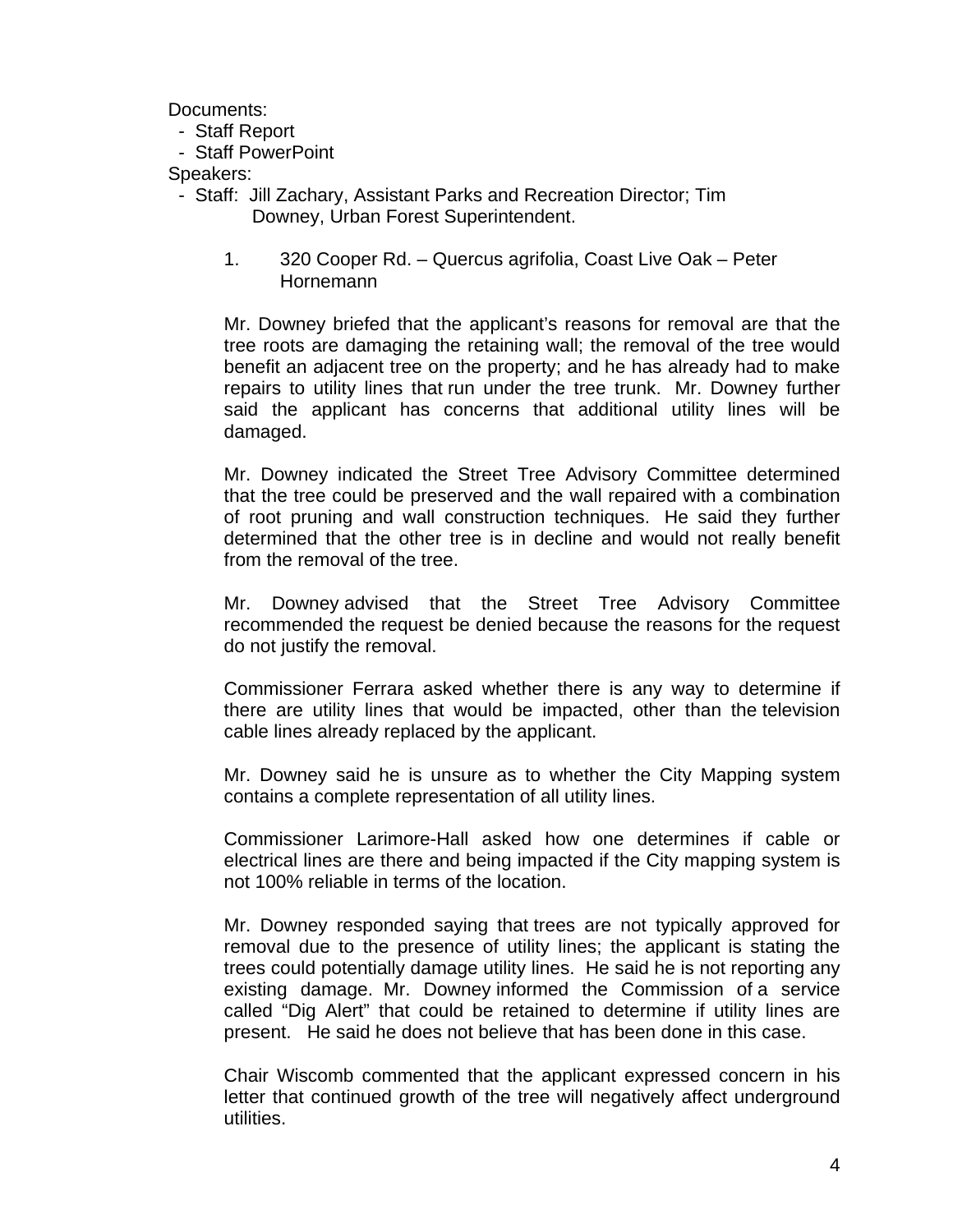Ms. Zachary added that the City's mapping system shows where there are water and sewer lines; there are no water and sewer lines underneath this tree. She said that if there are any other utilities, they would be under the jurisdiction of Edison or Cox, etc. Ms. Zachary said a property owner could call "Dig Alert" and have utility lines drawn out. She said that was not done as part of this tree removal application.

Commissioner Burns indicated he looked at the tree and saw the Cox cable box. He commented that there have been times when a tree has grown around a cable box and there has even been a time when the Commission has recommended a Palm tree be cut down because it was surrounding an Edison box. Mr. Burns said that in this case, the box is three to four feet from the base of the tree; it could be an issue in the future.

#### **Commissioner W. Scott Burns moved, seconded by Commissioner Beebe Longstreet, and passed 5/0 to concur with the Street Tree Advisory Committee recommendation and staff and deny the removal of the Quercus agrifolia, Coast Live Oak, at 320 Cooper Road.**

1. 434 E. Valerio St. – Washingtonia robusta, Mexican Fan Palm - Santa Barbara Real Estate & Investment Corp.

Mr. Downey briefed that the applicant's reasons for removal are that the palm fronds are falling from the tree; the skirt on the tree is creating a space where rats could nest; and they are concerned about the proximity of the tree to the building.

Mr. Downey advised that the Street Tree Advisory Committee determined that the skirt of the tree could be trimmed through regular maintenance, alleviating two of the concerns, and the tree is quite a distance from of the structure, thus it is unlikely that it is causing any damage. Mr. Downey advised that the Street Tree Advisory Committee recommended that the request be denied.

Commissioner Ferrara stated that he made a site visit to the tree and that it does not seem close to the unit at all; it looks to be 10 to 15 feet from the unit.

**Commissioner Nicolas Ferrara moved, seconded by Commissioner Daraka Larimore-Hall, and passed 5/0 to concur with the Street Tree Advisory Committee recommendation to deny the removal of the Washingtonia robusta, Mexican Fan Palm, at 434 E. Valerio Street.** 

 B. Approve the requests to co-designate the following species to the Street Tree Master Plan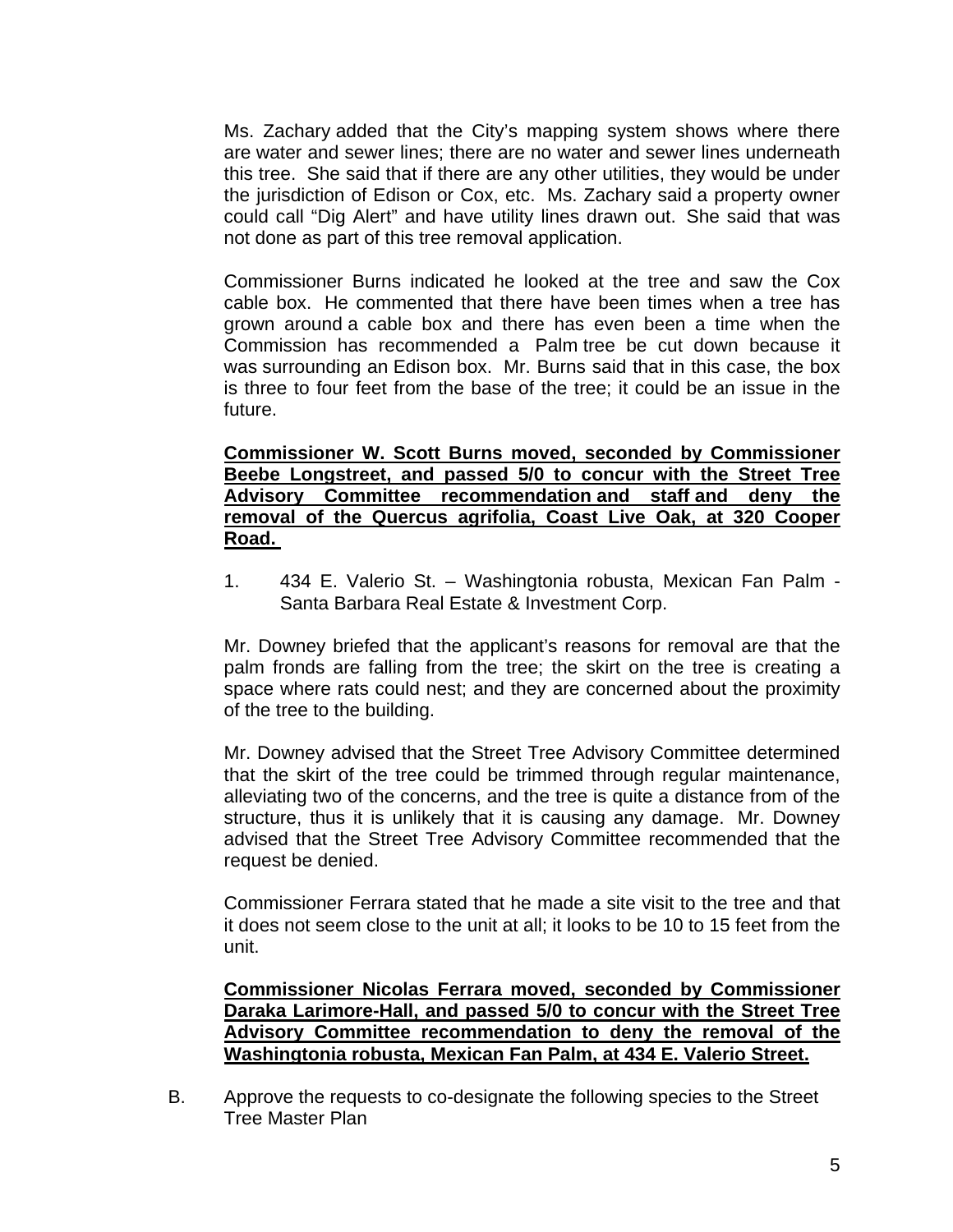1. 4100 block of San Martin Way – change designation

**Commissioner Beebe Longstreet moved, seconded by Commissioner Daraka Larimore-Hall, and passed 5/0 to concur with the Street Tree Advisory Committee recommendation regarding the Street Tree Master Plan change for the 4100 block of San Martin Way.** 

### **ADMINISTRATIVE AND STAFF REPORTS**:

4. Tree Preservation Ordinance Enforcement - For Information

Recommendation: That the Commission receive a status report on Tree Preservation Ordinance Enforcement.

Documents:

- Staff Report
- Staff PowerPoint

Speakers:

 - Staff: Jill Zachary, Assistant Parks and Recreation Director; Tim Downey, Urban Forest Superintendent.

Chair Wiscomb commented that the Commission should look at the amount of staff time Tree Ordinance Violation cases take when considering the budget.

Commissioner Larimore-Hall asked that staff provide a multi-year report with the numbers of cases and pending cases and some sense of how staff found out about the violation, keeping privacy in mind, in order to gauge the effectiveness of outreach.

5. Twelve35 Teen Center Update - For Information

Recommendation: That the Commission receive information on the Twelve35 Teen Center participation and activities.

Documents: - Staff Report Speakers: - Staff: Sarah Hanna, Recreation Programs Manager

6.Fiscal Year 2011 Golf Six-Month Rounds and Revenue Report - For Information

Recommendation: That the Commission receive a report on rounds and revenue at the Santa Barbara Golf Club for the first six months of Fiscal Year 2011.

Documents:

- Staff Report
- Staff PowerPoint